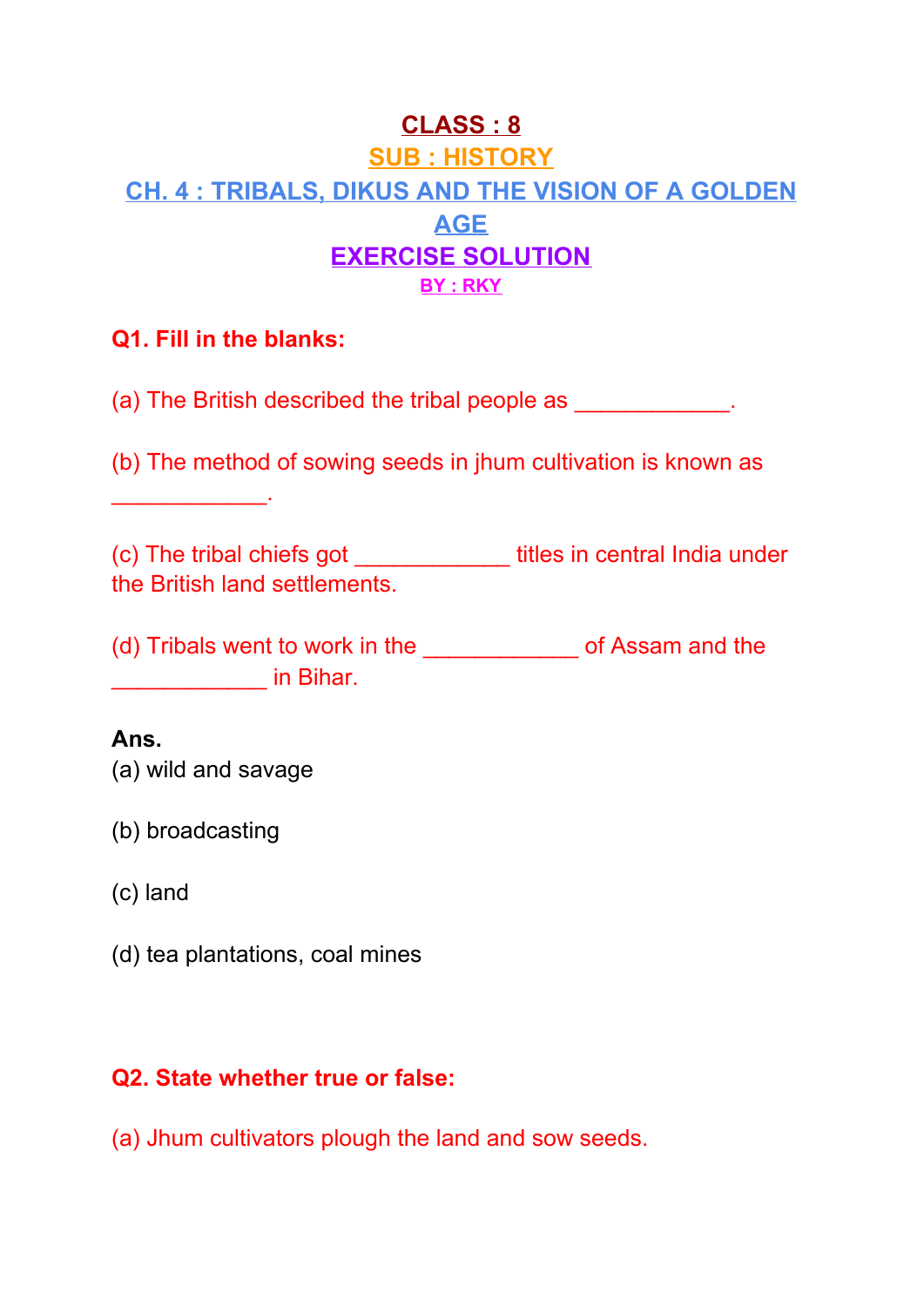(b) Cocoons were bought from the Santhals and sold by the traders at five times the purchase price.

(c) Birsa urged his followers to purify themselves, give up drinking liquor and stop believing in witchcraft and sorcery.

(d) The British wanted to preserve the tribal way of life.

**Ans.** (a) False

(b) True

(c) True

(d) False

## **Q3. What problems did shifting cultivators face under British rule?**

**Ans.** The British wanted the shifting cultivators to settle down and become peasant cultivators. The British thought it was easier to control and administer peasant cultivators than shifting cultivators. In addition to this, changes in forest laws had a considerable effect on tribal lives. The British extended their control over all forests and declared that forests were state property. People were not allowed to move freely in these forests, practise jhum cultivation, collect fruits, or hunt animals. Many of the shifting cultivators were therefore forced to move to other areas in search of work and livelihood.

## **Q4. How did the powers of tribal chiefs change under colonial rule?**

**Ans. Under the colonial rule, the functions and powers of tribal chiefs changed to a great extent:**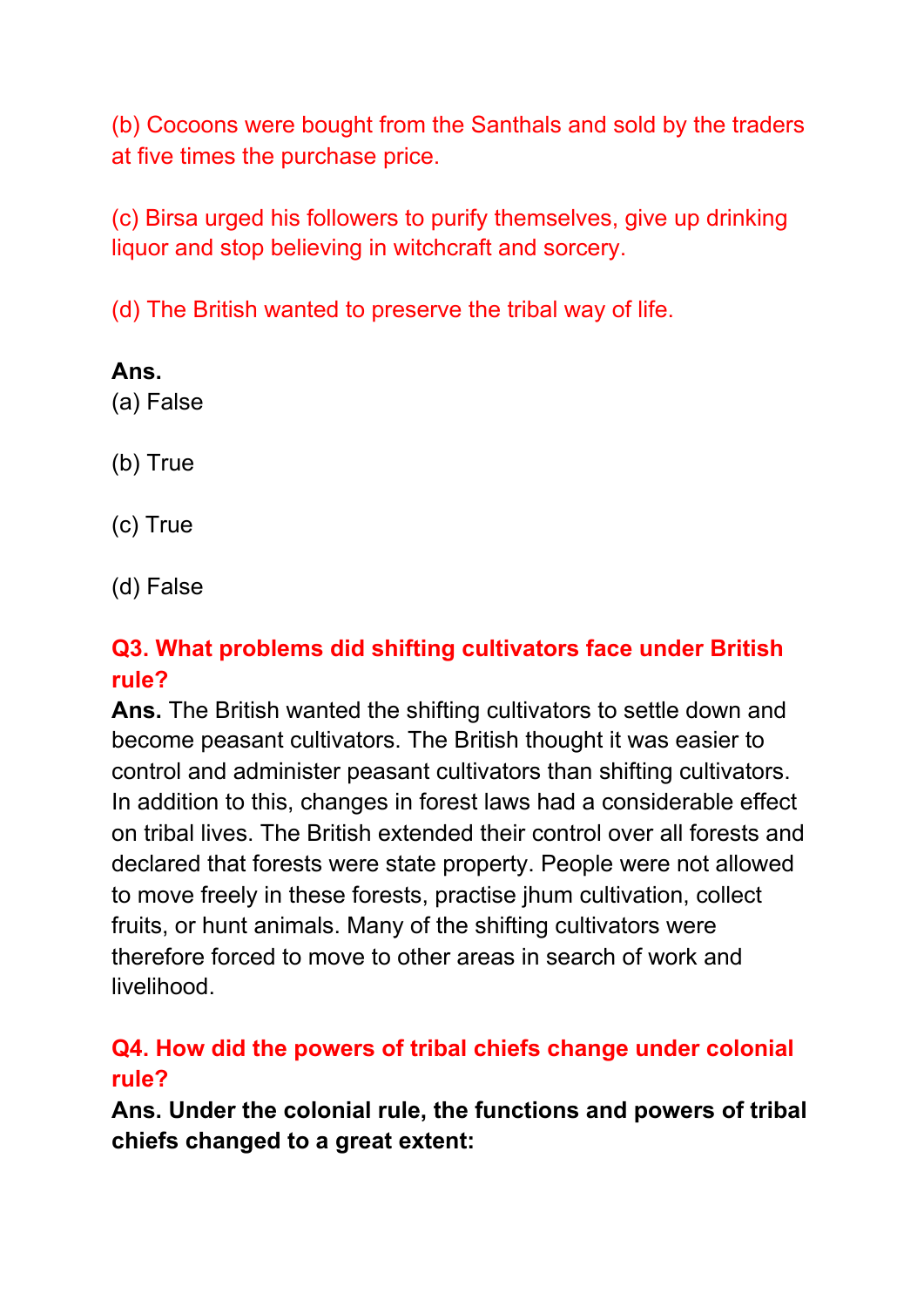(i) They were allowed to keep their land titles over a cluster of villages and rent out lands, but they lost much of their administrative power.

(ii) They were forced to follow laws made by the British officials in India.

(iii) They also had to pay tribute to the British.

(iv) They were expected to discipline the tribal groups on behalf of the British government.

(v) They lost the authority that they had earlier enjoyed among their people and were unable to fulfill their traditional functions.

## **Q5. What accounts for the anger of the tribals against the dikus?**

**Ans. The reasons for the anger of the tribals against the dikus were as follows:**

(i) They believed that the dikus(the British, moneylenders and traders) were responsible for all their miseries.

(ii) The tribals practiced shifting cultivation but the British forced them to settle down and become the peasant cultivators.

(iii) The traders and the moneylenders came into the forests to buy forest produce and lured them take loans at high interest rates. The tribals once caught into the debt trap remained indebted throughout their lives.